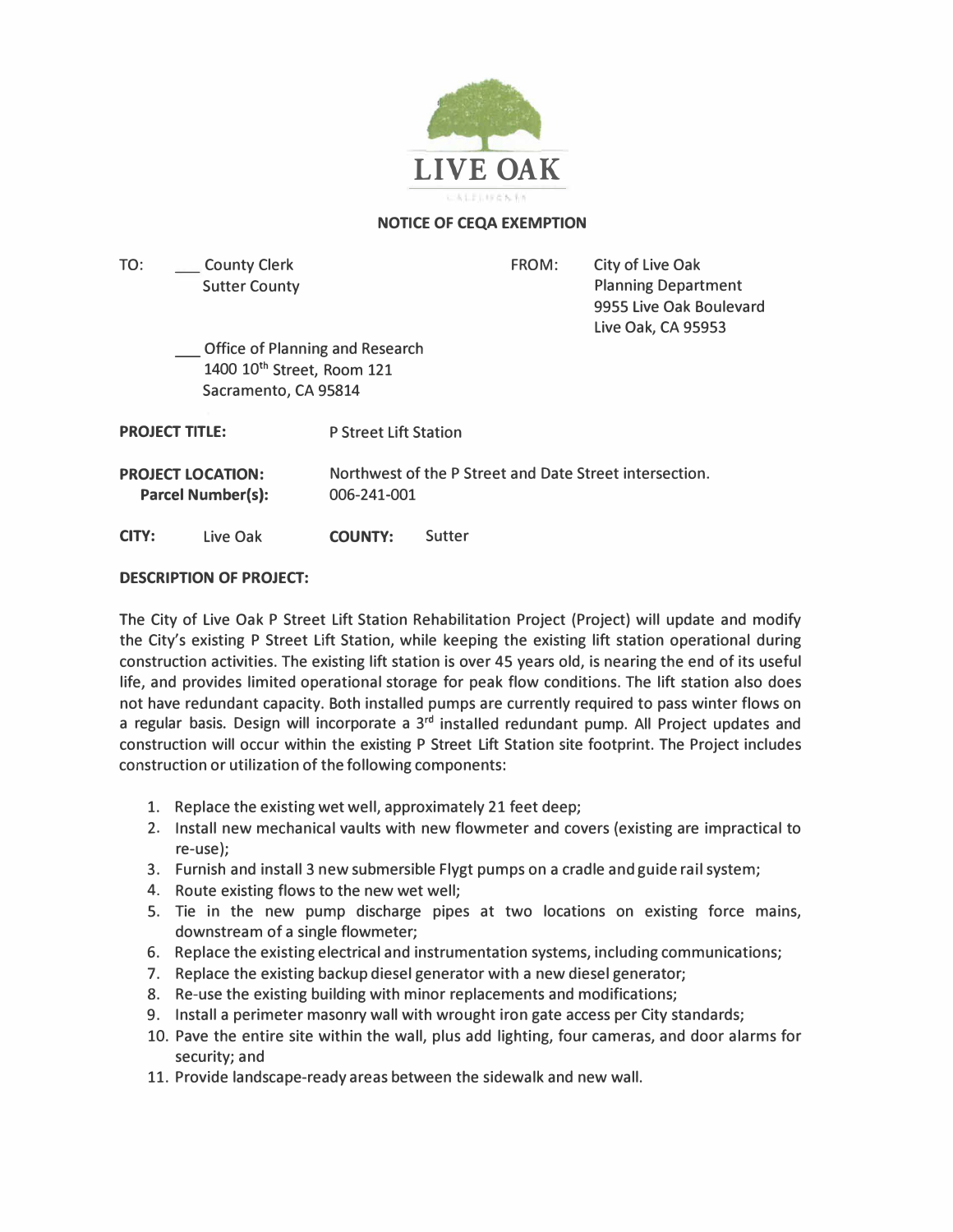| <b>LEAD AGENCY:</b>       | City of Live Oak                                                                                              |
|---------------------------|---------------------------------------------------------------------------------------------------------------|
| <b>PROJECT APPLICANT:</b> | <b>Ron Walker</b><br>Public Works Director, City of Live Oak<br>9955 Live Oak Boulevard<br>Live Oak, CA 95953 |

#### **THE CITY OF LIVE OAK FINDS THAT THE PROJECT IS EXEMPT.**

Exempt Status:

- Not a project as defined in CEQA Guidelines Section 15378 [Section 15061 (b)(1)]
- Ministerial (PRC Section 210809b)(1); CEQA Guidelines Section 15268)
- Statutory Exemption
- X Categorical Exemption: CEQA Guidelines State Class 1 and 2 Sections 15301 and 15302

**REASONS WHY PROJECT IS EXEMPT:** The Planning Department has reviewed this project and determined that this project is exempt from the provisions of the California Environmental Equality Act (CEQA) pursuant to Section(s) 15301-Existing Facilities and 15302-Replacement or Reconstruction of the CEQA Guidelines.

## 15301 - Existing Facilities

Class 1 consists of the operation, repair, maintenance, permitting, leasing, licensing, or minor alteration of existing public or private structures, facilities, mechanical equipment, or topographical features, involving negligible or no expansion of existing or former use.

- a) Interior or exterior alterations involving such things as interior partitions, plumbing, and electrical conveyances
- b) Existing facilities of both investor and publicly owned utilities used to provide electric power, natural gas, sewerage, or other public utility services
- d) Restoration or rehabilitation of deteriorated or damaged structures, facilities, or mechanical equipment to meet current standards of public health and safety, unless it is determined that the damage was substantial and resulted from an environmental hazard such as earthquake, landslide, or flood

## 15302 - Replacement or Reconstruction

Class 2 consists of replacement or reconstruction of existing structures and facilities where the new structure will be located on the same site as the structure replaced and will have substantially the same purpose and capacity as the structure replaced

c) Replacement or reconstruction of existing utility systems and/or facilities involving negligible or no expansion of capacity

**The proposed Project meets these conditions.** The proposed project would be statutorily exempt from environmental review under CEQA because the repair, replacement, and updating of the existing public P Street Lift Station wastewater facilities fits within both Class 1 and Class